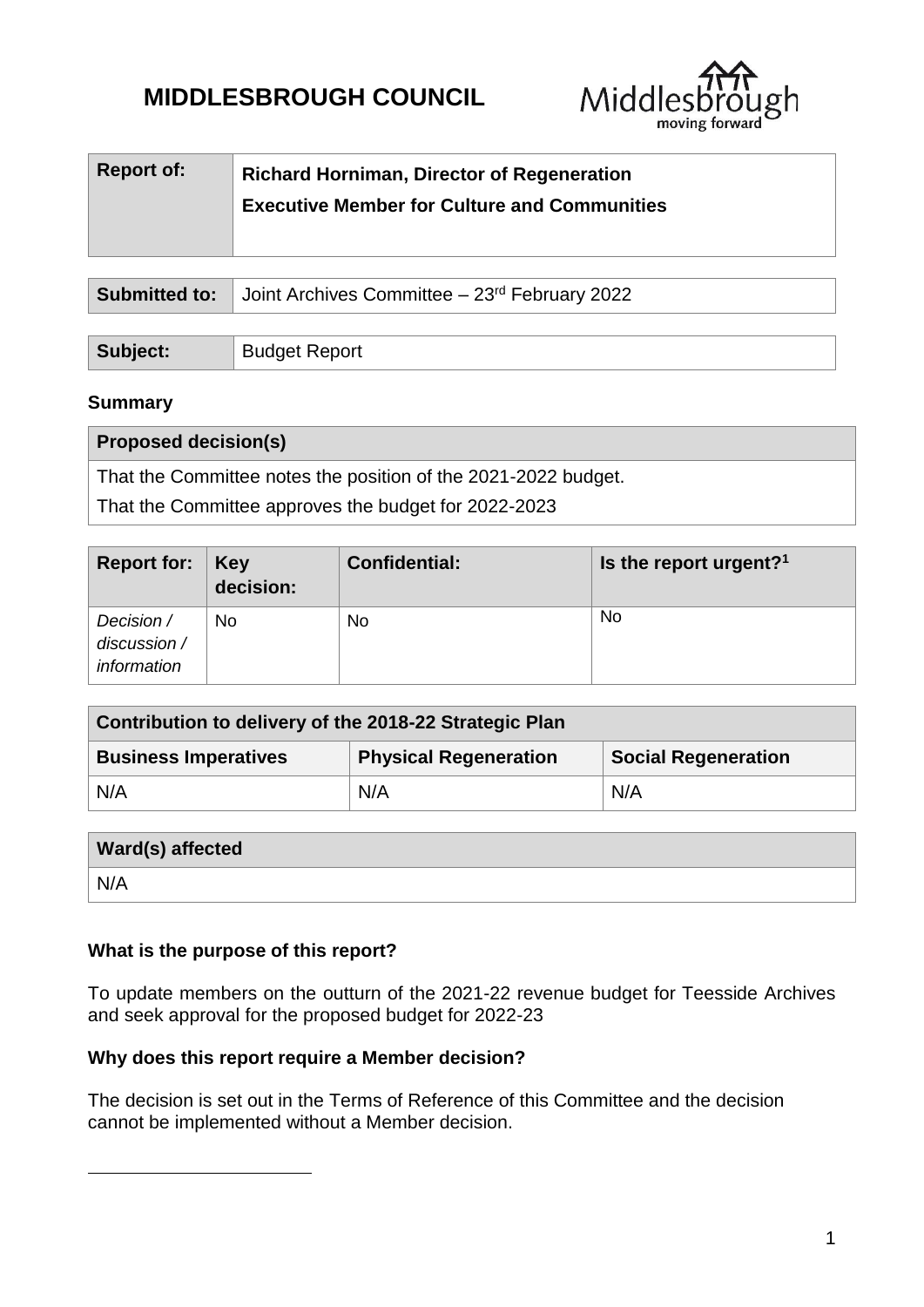## **Report Background**

The budget for the current financial year

Members should note that the figures include the 'support costs' which are paid on an equal basis and therefore do not reflect the population figures accurately.

## **What decision(s) are being asked for?**

That members note the expenditure on the 2021-22 budget. That members approve the proposed budget for 2022-23 (Appendix A)

#### **Why is this being recommended?**

In order to set the budget for the 2022-23 financial year to enable the service to operate.

#### **Other potential decisions and why these have not been recommended**

N/A

**Impact(s) of recommended decision(s)**

#### *Legal*

N/A

### *Financial*

As set out in the attached budget.

## *Policy Framework*

N/A

## *Equality and Diversity*

N/A

## *Risk*

Income generation subject to appetite from commercial researchers. The amount of retrievals will be linked to the amount of requests we will receive. We will need to review this after year 1.

#### **Actions to be taken to implement the decision(s)**

N/A

## **Appendices**

A: Archives Budget Working Papers